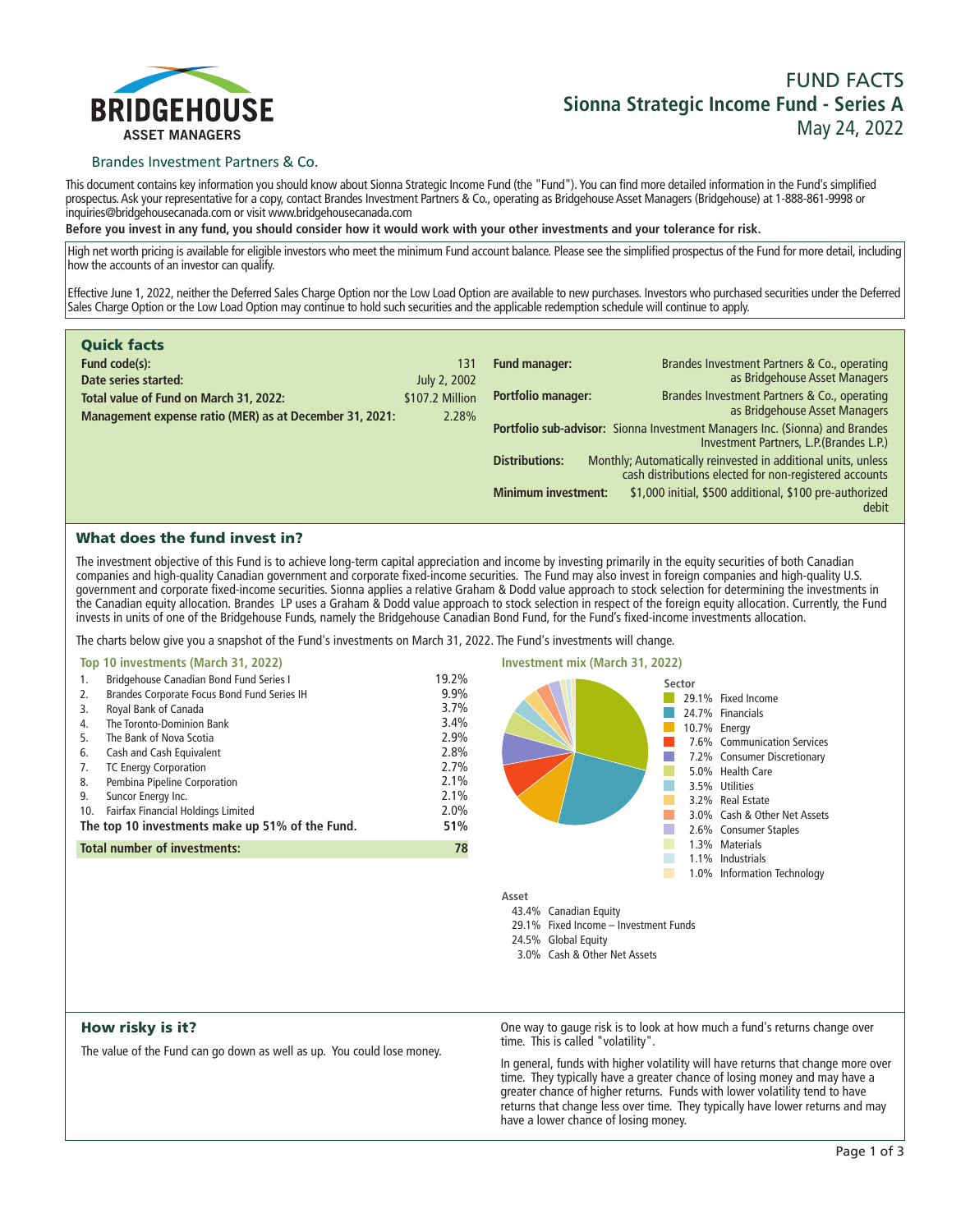

# BRIDGEHOUSE ASSET MANAGERS

## **Risk rating**

**Bridgehouse has rated the volatility of this Fund as Low to Medium.**

**This rating is based on how much the fund's returns have changed from year to year. It doesn't tell you how volatile the fund will be in the future. The rating can change over time. A fund with a low risk rating can still lose money.**



# How has the fund performed?

**This section tells you how Series A units of the Fund have performed since May 3, 2019\*. Returns are after expenses have been deducted. These expenses reduce the Fund's returns.**

## **Year-by-year returns**

**The bar chart shows the Fund's Series A units annual performance for each of the years shown. The Fund dropped in value once in 2 years. The range of returns and change from year to year can help you to assess how risky the Fund has been in the past. It does not tell you how the Fund will perform in the future.**



# **Best and worst 3-month returns**

**This table shows the best and worst returns for Series A units of the Fund in a 3-month period over the past 2 years. The best and worst 3-month returns could be higher or lower in the future. Consider how much of a loss you could afford to take in a short period of time.**

|                    | <b>Return</b> | 3 months ending  | If you invest \$1,000 at the beginning of the period |
|--------------------|---------------|------------------|------------------------------------------------------|
| <b>Best return</b> | 10.6%         | January 31, 2021 | Your investment would rise to \$1,107                |
| Worst return       | $-15.4\%$     | March 31, 2020   | Your investment would drop to \$846                  |

## **Average return**

**\* The performance of the Fund has been reset due to the May 3, 2019 material mergers.**

| Who is this fund for?                                                                                                                                                                                                                                                                                                                                                  | A word about tax                                                                                                                                                                                                                                                                                                                                                                                                                                                                       |
|------------------------------------------------------------------------------------------------------------------------------------------------------------------------------------------------------------------------------------------------------------------------------------------------------------------------------------------------------------------------|----------------------------------------------------------------------------------------------------------------------------------------------------------------------------------------------------------------------------------------------------------------------------------------------------------------------------------------------------------------------------------------------------------------------------------------------------------------------------------------|
| • This Fund is suitable for investors who are long term investors and who<br>wish to add the appreciation potential of Canadian and foreign companies<br>to their portfolio as well as the security of fixed-income investments.<br>This Fund is not suitable as a short term investment or for investors who<br>cannot tolerate a low to medium degree of volatility. | In general, you'll have to pay income tax on any money you make on a fund.<br>How much you pay depends on the tax laws where you live and whether or not<br>you hold the Fund in a registered plan, such as a Registered Retirement<br>Savings Plan or a Tax-Free Savings Account.<br>Keep in mind that if you hold your fund in a non-registered account, any fund<br>distributions are included in your taxable income, whether you receive them in<br>cash or have them reinvested. |
|                                                                                                                                                                                                                                                                                                                                                                        |                                                                                                                                                                                                                                                                                                                                                                                                                                                                                        |

# How much does it cost?

**The following tables show the fees and expenses you could pay to buy, own and sell Series A units of the Fund. The fees and expenses - including any commissions can vary among each series of a fund and among funds. Higher commissions can influence representatives to recommend one investment over another. Ask about other funds and investments that may be suitable for you at a lower cost.**

# **1. Sales charges**

**There is only one sales charge option when you buy this Series of units of this Fund.**

| Sales charge option    | What you pay                           |                                            | <b>How it works</b>                                                                                                                                                                               |
|------------------------|----------------------------------------|--------------------------------------------|---------------------------------------------------------------------------------------------------------------------------------------------------------------------------------------------------|
|                        | in per cent $(\% )$                    | in dollars (\$)                            |                                                                                                                                                                                                   |
| Front-end sales charge | 0% to 5% of the amount you<br>purchase | \$0 to \$50 for each<br>\$1,000 investment | The sales charge is decided by you and your representative<br>at the time of purchase. It is deducted from the amount you<br>invest and is paid to your representative's firm as a<br>commission. |

**For more information about the risk rating and specific risks that can affect the Fund's returns, see the Risk section of the Fund's simplified prospectus.**

# **No guarantees**

**Like most mutual funds, this Fund does not have any guarantees. You may not get back the amount of money you invest.**